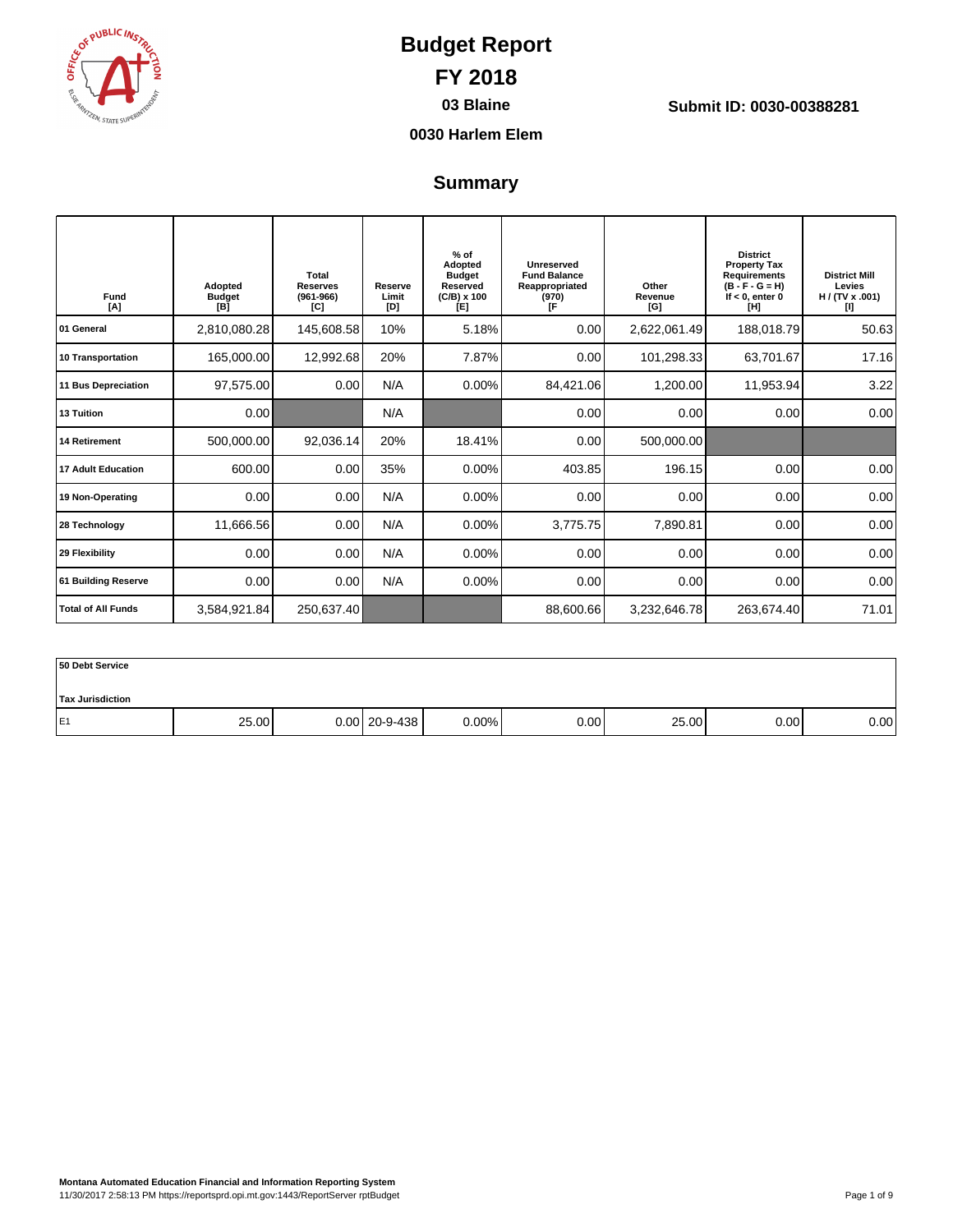| <b>BELICINST</b><br><b>REGISTER STATE SUP</b>       | <b>Budget Report</b><br><b>FY 2018</b><br>03 Blaine<br>0030 Harlem Elem | Submit ID: 0030-00388281 |                         |
|-----------------------------------------------------|-------------------------------------------------------------------------|--------------------------|-------------------------|
| <b>Adopted Budget</b>                               | 01 General Fund                                                         | 0001                     | 2,810,080.28            |
|                                                     |                                                                         |                          |                         |
| <b>Budget Uses</b><br>Expenditure Budget            |                                                                         | 0002                     | 2,810,080.28            |
| <b>Add To Fund Balance</b>                          |                                                                         | 0003                     | 0.00                    |
| TIF Fund Balance for Budget                         |                                                                         | TFS47                    | 0.00                    |
|                                                     |                                                                         |                          |                         |
| <b>Estimated Funding Sources</b>                    |                                                                         |                          |                         |
| Unreserved Fund Balance Reappropriated              |                                                                         | 0970                     | 0.00                    |
| <b>Direct State Aid</b>                             |                                                                         | 3110                     | 1,295,010.14            |
| <b>Quality Educator</b><br>At Risk Student          |                                                                         | 3111<br>3112             | 138,149.38<br>32,893.28 |
| Indian Education For All                            |                                                                         | 3113                     | 10,081.92               |
| American Indian Achievement Gap                     |                                                                         | 3114                     | 91,350.00               |
| State Spec Ed Allowable Cost Pymt to Districts      |                                                                         | 3115                     | 143,389.51              |
| Data For Achievement                                |                                                                         | 3116                     | 9,657.12                |
| State Guaranteed Tax Base Aid                       |                                                                         | 3120                     | 901,214.00              |
|                                                     |                                                                         |                          |                         |
| <b>Actual Non-levy Revenue</b>                      |                                                                         |                          |                         |
| Tax Title and Property Sales                        |                                                                         | 1130                     | 0.00                    |
| <b>Interest Earnings</b>                            |                                                                         | 1510                     | 316.14                  |
| Revenue from Community Services Activities          |                                                                         | 1800                     | 0.00                    |
| <b>Other Revenue from Local Sources</b>             |                                                                         | 1900                     | 0.00                    |
| Rentals                                             |                                                                         | 1910                     | 0.00                    |
| Dormitory Charges                                   |                                                                         | 1915                     | 0.00                    |
| <b>Contributions/Donations from Private Sources</b> |                                                                         | 1920                     | 0.00                    |
| <b>Textbook Sales and Rentals</b>                   |                                                                         | 1940                     | 0.00                    |
| Fees - Users/Resale of Supplies                     |                                                                         | 1945                     | 0.00                    |
| Services Provided Other School Districts or Coops   |                                                                         | 1950                     | 0.00                    |
| Services Provided Other Local Governmental Units    |                                                                         | 1960                     | 0.00                    |
| <b>Summer School Fees</b>                           |                                                                         | 1981                     | 0.00                    |
| State Payment in Lieu of Taxes - FWP                |                                                                         | 3302                     | 0.00                    |
| <b>Anticipated Non-levy Revenue - BASE</b>          |                                                                         |                          |                         |
| Oil & Gas Revenues - BASE Budget                    |                                                                         | 0171                     | 0.00                    |
| TIF Applied To BASE Budget                          |                                                                         | 0174                     | 0.00                    |
| <b>Coal Gross Proceeds</b>                          |                                                                         | 1123                     | 0.00                    |
| State Combined Fund School Block Grant              |                                                                         | 3445                     | 0.00                    |
| School Block Grant State Lands                      |                                                                         | 3448                     | 0.00                    |
| School Block Grant Coal Mitigation                  |                                                                         | 3449                     | 0.00                    |
| Federal Revenue in Lieu of Taxes                    |                                                                         | 4800                     | 0.00                    |
| <b>Anticipated Non-levy Revenue - Over-BASE</b>     |                                                                         |                          |                         |
| Oil & Gas Revenues - Over-BASE Budget               |                                                                         | 0172                     | 0.00                    |
| TIF Applied To Over-BASE Budget                     |                                                                         | 0175                     | 0.00                    |

Individual Tuition 0.00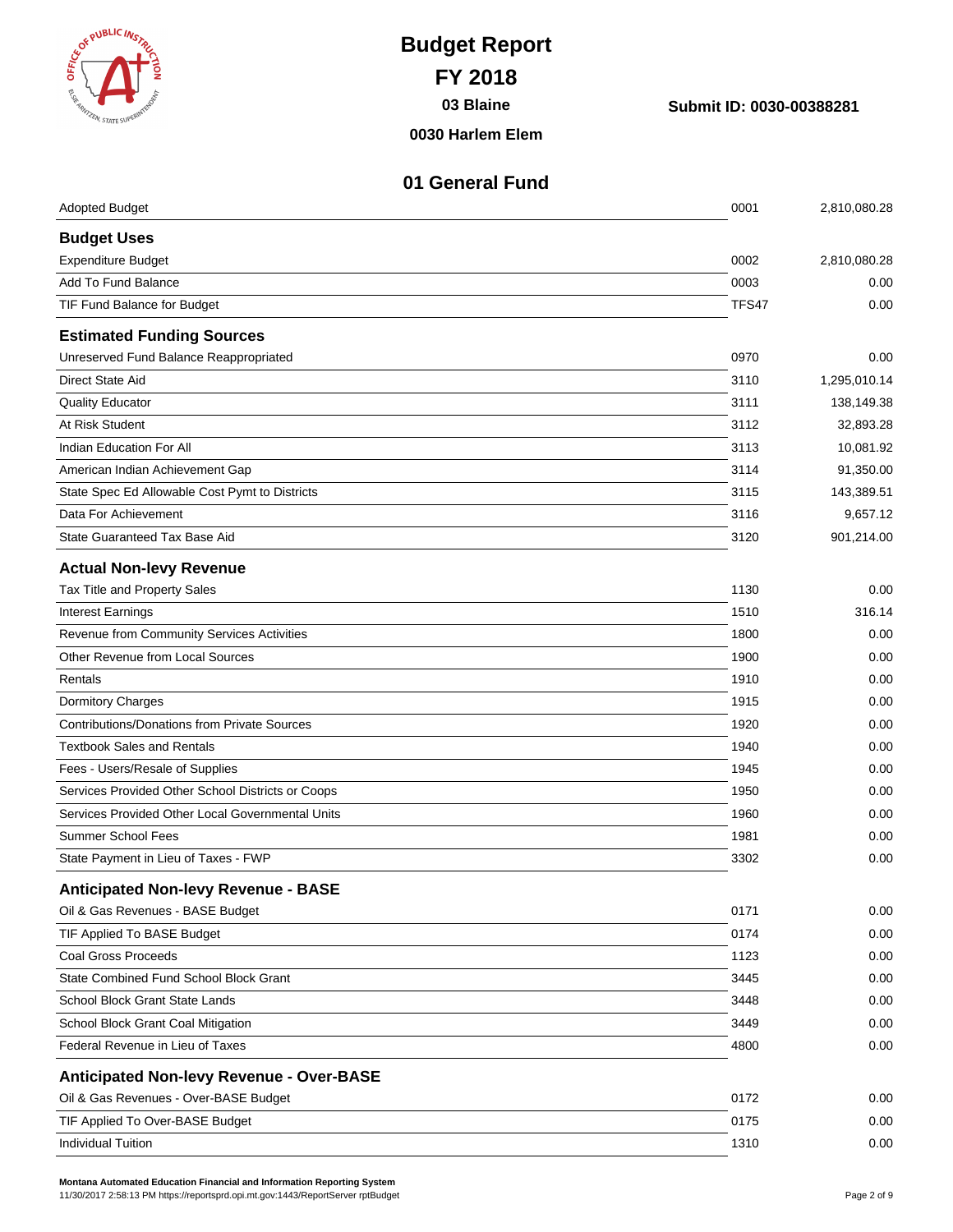

**03 Blaine Submit ID: 0030-00388281**

#### **0030 Harlem Elem**

| Tuition from Schl Dists Within State                   |         | 1320       | 0.00         |
|--------------------------------------------------------|---------|------------|--------------|
| Tuition from Schl Dists Outside State                  |         | 1330       | 0.00         |
| <b>State Tuition for State Placement</b>               |         | 3117       | 0.00         |
| <b>Other Non-levy Revenue</b>                          |         |            |              |
| District Levy - Distn of Pr Yr's Prot/Dlq Taxes        |         | 1117       | 0.00         |
| District Levy - Dept of Rev Tax Audit Receipts         |         | 1118       | 0.00         |
| Penalties and Interest on Taxes                        |         | 1190       | 0.00         |
| <b>Other Revenue</b>                                   |         | 9100       | 0.00         |
| Residual Equity Transfers In                           |         | 9710       | 0.00         |
| <b>Levies</b>                                          |         |            |              |
| Mandatory Non-isolated Levy                            | 1110(a) | 0.00       |              |
| <b>BASE Levy</b>                                       | 1110(b) | 188,018.79 |              |
| Over-BASE Levy                                         | 1110(c) | 0.00       |              |
| District Tax Levy                                      |         | 1110       | 188,018.79   |
| <b>Total Estimated Revenues to Fund Adopted Budget</b> |         | 0004       | 2,810,080.28 |
| <b>Estimated Revenues Exceeding Adopted Budget</b>     |         | 0004a      | 0.00         |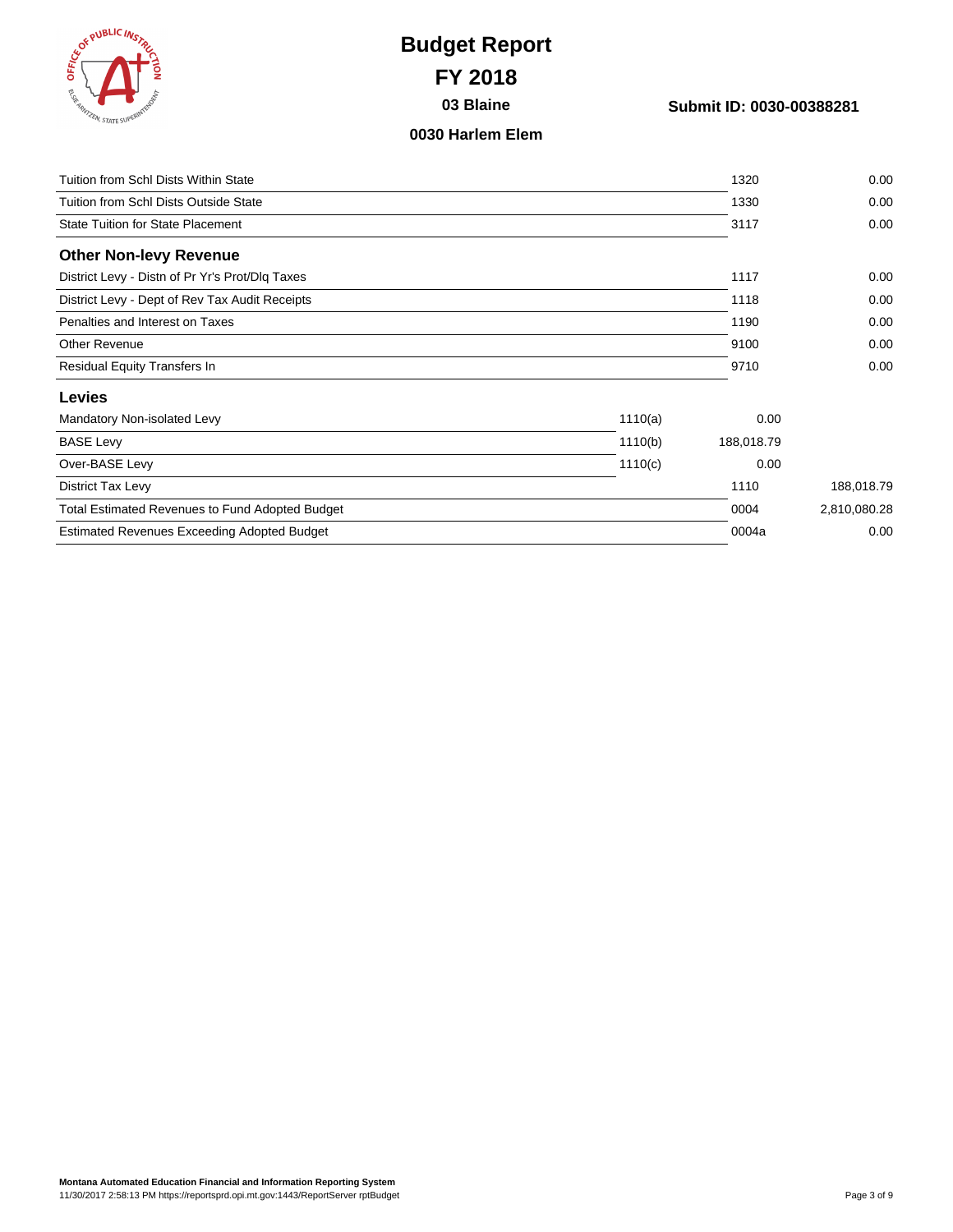

**03 Blaine Submit ID: 0030-00388281**

#### **0030 Harlem Elem**

## **10 Transportation Fund**

| <b>Adopted Budget</b>                                  | 0001         | 165,000.00 |
|--------------------------------------------------------|--------------|------------|
| <b>Budget Uses</b>                                     |              |            |
| <b>Expenditure Budget</b>                              | 0002         | 165,000.00 |
| Add To Fund Balance                                    | 0003         | 0.00       |
| <b>Transportation Schedule Data</b>                    |              |            |
| On-Schedule                                            | 0005         | 86,881.30  |
| Contingency                                            | 0006         | 8,688.13   |
| Over-Schedule                                          | 0011         | 69,430.57  |
| Fund Balance for Budget                                | <b>TFS48</b> | 12,992.68  |
| <b>Operating Reserve</b>                               | 0961         | 12,992.68  |
| Unreserved Fund Balance Reappropriated                 | 0970         | 0.00       |
| <b>Estimated Funding Sources</b>                       |              |            |
| <b>Coal Gross Proceeds</b>                             | 1123         | 0.00       |
| Individual Transportation Fees                         | 1410         | 0.00       |
| Trans Fees from Other Schl Dists Within State          | 1420         | 0.00       |
| Trans Fees from Other Schl Dists Outside State         | 1430         | 0.00       |
| <b>Other Transportation Fees</b>                       | 1440         | 0.00       |
| <b>Interest Earnings</b>                               | 1510         | 25.00      |
| Other Revenue from Local Sources                       | 1900         | 0.00       |
| <b>State Tuition for State Placement</b>               | 3117         | 0.00       |
| State Payment in Lieu of Taxes - FWP                   | 3302         | 0.00       |
| <b>State School Block Grant</b>                        | 3444         | 5,503.90   |
| State Combined Fund School Block Grant                 | 3445         | 0.00       |
| Montana Oil and Gas Tax                                | 3460         | 200.00     |
| <b>Other Revenue</b>                                   | 9100         | 0.00       |
| Residual Equity Transfers In                           | 9710         | 0.00       |
| <b>Reimbursements</b>                                  |              |            |
| County On-Schedule Trans Reimb                         | 2220         | 47,784.71  |
| State On-Schedule Trans Reimb                          | 3210         | 47,784.72  |
| District Tax Levy                                      | 1110         | 63,701.67  |
| <b>District Mills</b>                                  | 999          | 17.16      |
| <b>Total Estimated Revenues to Fund Adopted Budget</b> | 0004         | 165,000.00 |
| <b>Estimated Revenues Exceeding Adopted Budget</b>     | 0004a        | 0.00       |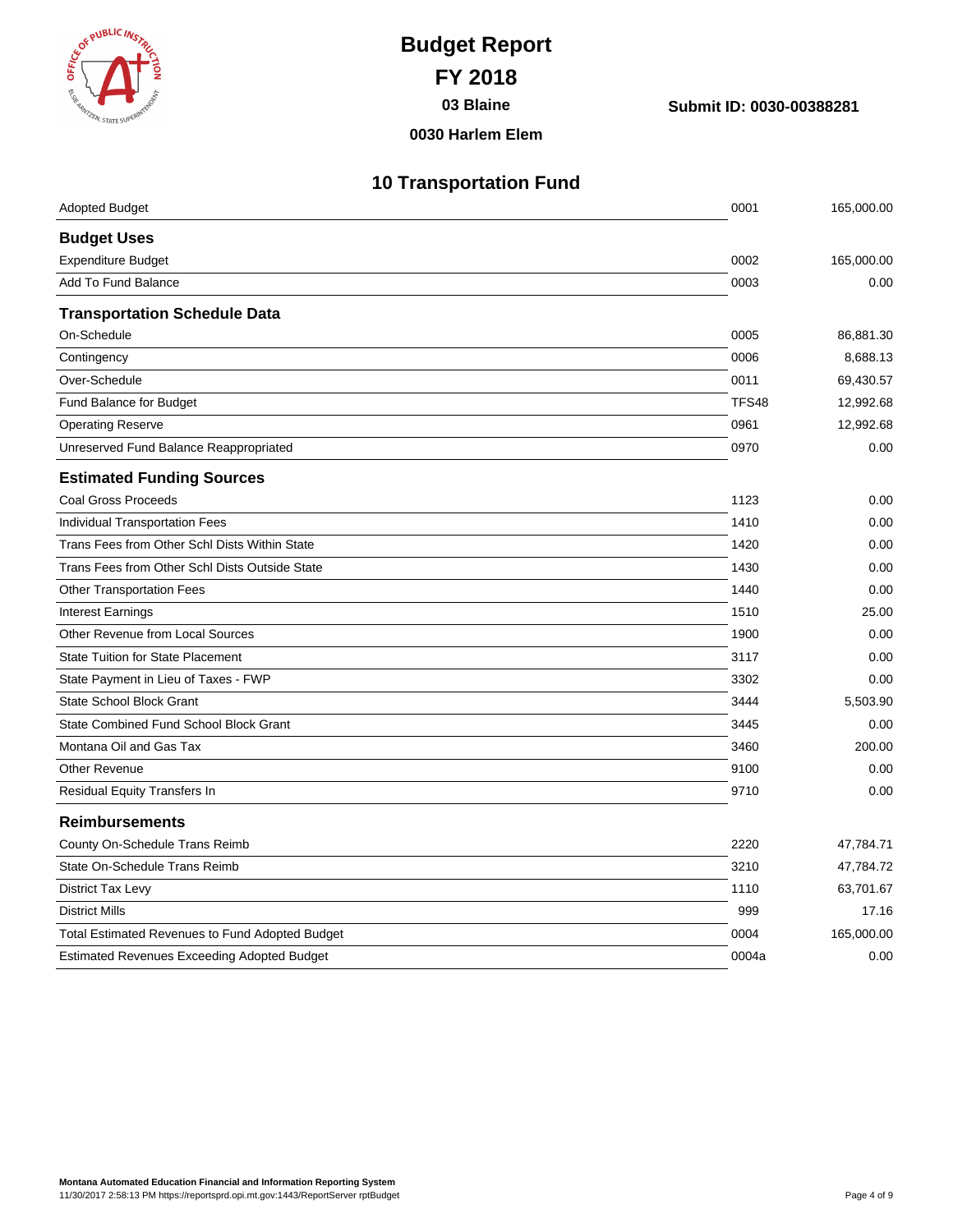

**03 Blaine Submit ID: 0030-00388281**

#### **0030 Harlem Elem**

## **11 Bus Depreciation Fund**

| <b>Adopted Budget</b>                                       | 0001  | 97,575.00 |
|-------------------------------------------------------------|-------|-----------|
| <b>Budget Uses</b>                                          |       |           |
| <b>Expenditure Budget</b>                                   | 0002  | 97,575.00 |
| Add To Fund Balance                                         | 0003  | 0.00      |
| TIF Fund Balance for Budget                                 | TFS47 | 0.00      |
| Fund Balance for Budget                                     | TFS48 | 84,421.06 |
| <b>Operating Reserve</b>                                    | 0961  | 0.00      |
| Unreserved Fund Balance Reappropriated                      | 0970  | 84,421.06 |
| TIF Fund Balance Reappropriated                             | 0973  | 0.00      |
| <b>Estimated Funding Sources</b>                            |       |           |
| Coal Gross Proceeds                                         | 1123  | 0.00      |
| <b>Interest Earnings</b>                                    | 1510  | 200.00    |
| Other Revenue from Local Sources                            | 1900  | 0.00      |
| State Payment in Lieu of Taxes - FWP                        | 3302  | 0.00      |
| State Combined Fund School Block Grant                      | 3445  | 0.00      |
| Montana Oil and Gas Tax                                     | 3460  | 1,000.00  |
| <b>Other Revenue</b>                                        | 9100  | 0.00      |
| Residual Equity Transfers In                                | 9710  | 0.00      |
| Use Estimated Non-levy Revenue to Lower Levies? (Yes or No) |       | Yes       |
| District Tax Levy                                           | 1110  | 11,953.94 |
| <b>District Mills</b>                                       | 999   | 3.22      |
| <b>Total Estimated Revenues to Fund Adopted Budget</b>      | 0004  | 97,575.00 |
|                                                             |       |           |

#### **Asset Information**

| <b>Asset ID</b>                                                           | Year Of<br><b>Purchase</b> | Original<br>Cost | <b>Depreciated</b><br><b>Thru Last</b><br>Year | 20% Limit | Amount<br><b>Depreciated</b> |
|---------------------------------------------------------------------------|----------------------------|------------------|------------------------------------------------|-----------|------------------------------|
| 24-7647A 2016 Blue Bird Charter Conversion                                | 2016                       | 112,033.90       | 1,000.00                                       | 22,406.78 | 1,000.00                     |
| 24-468 2016 Blue Bird 83 Pass Bus #3                                      | 2015                       | 70,840.00        | 2,000.00                                       | 14,168.00 | 1,000.00                     |
| 24-388 2014 Integrated RE S 84 Pass Bus<br>#7                             | 2013                       | 80,780.45        | 4,000.00                                       | 16,156.09 | 1,000.00                     |
| 24-5754A 2003 Chevy Micro Bird 14/(10<br>Pass-Wheelchair equiped) Bus #11 | 2013                       | 6,500.00         | 5,200.00                                       | 1,300.00  | 1,300.00                     |
| 24-3047A 2013 International 78 Pass Bus                                   | 2012                       | 71,862.00        | 4,000.00                                       | 14,372.40 | 1,000.00                     |
| 24-3048A 2013 International 84 Pass Bus                                   | 2012                       | 66,356.84        | 4,000.00                                       | 13,271.37 | 1,000.00                     |
| 24-321 2009 ICRP International 84/78 Pass<br><b>Bus #2</b>                | 2009                       | 104,039.53       | 5,076.61                                       | 20,807.91 | 1,000.00                     |
| 24-509 2007 Intl 71 Pass Bus #5                                           | 2007                       | 53,530.21        | 18,879.15                                      | 10,706.04 | 202.96                       |
| 24-503 2006 Intl 71 Pass Bus #1                                           | 2006                       | 50,241.45        | 37,224.97                                      | 10,048.29 | 1,000.00                     |
| 24-447 2003 Bluebird 84 Pass Bus # 4                                      | 2003                       | 63,475.00        | 65,151.91                                      | 12,695.00 | 4,650.98                     |
| 1989 Van Hool Coach                                                       | 2002                       | 48,000.00        | 72,000.00                                      | N/A       | <b>NA</b>                    |
| 24-277 91 Bluebird 46 Pass                                                | 1991                       | 28,250.00        | 42,375.00                                      | N/A       | <b>NA</b>                    |
| Total                                                                     |                            |                  |                                                |           | 13,153.94                    |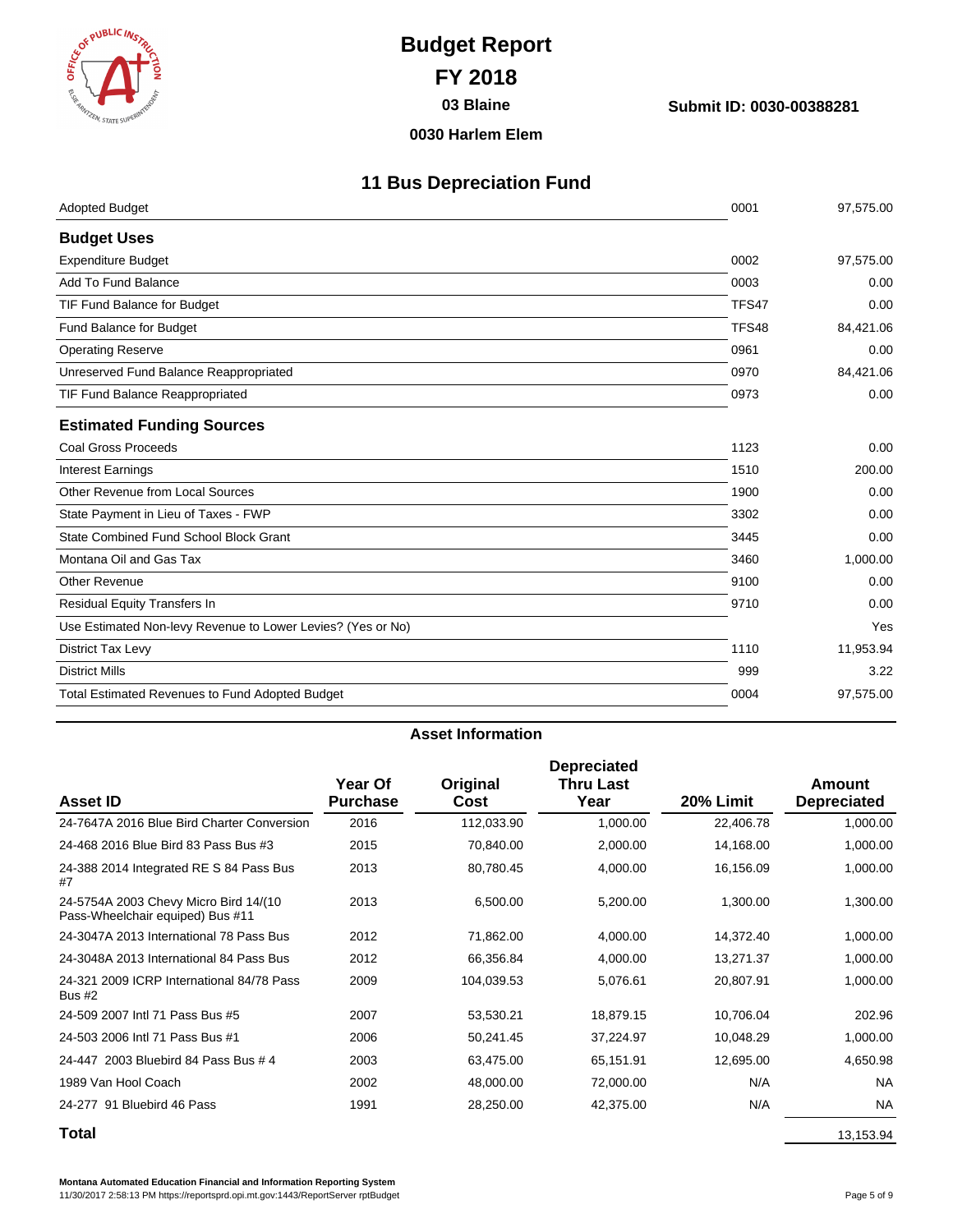| ES ( WALIC INSTRUCT                   | ş |
|---------------------------------------|---|
|                                       |   |
| <b>REAMINIZEN, STATE SUPERINTENDE</b> |   |

**03 Blaine Submit ID: 0030-00388281**

**0030 Harlem Elem**

### **14 Retirement Fund**

| 0001  | 500,000.00 |
|-------|------------|
|       |            |
| 0002  | 500,000.00 |
| 0003  | 0.00       |
| TFS48 | 92,036.14  |
| 0961  | 92,036.14  |
| 0970  | 0.00       |
|       |            |
| 1510  | 250.00     |
| 1900  | 0.00       |
| 9100  | 0.00       |
| 9710  | 0.00       |
| 2240  | 499,750.00 |
| 0004  | 500,000.00 |
| 0004a | 0.00       |
|       |            |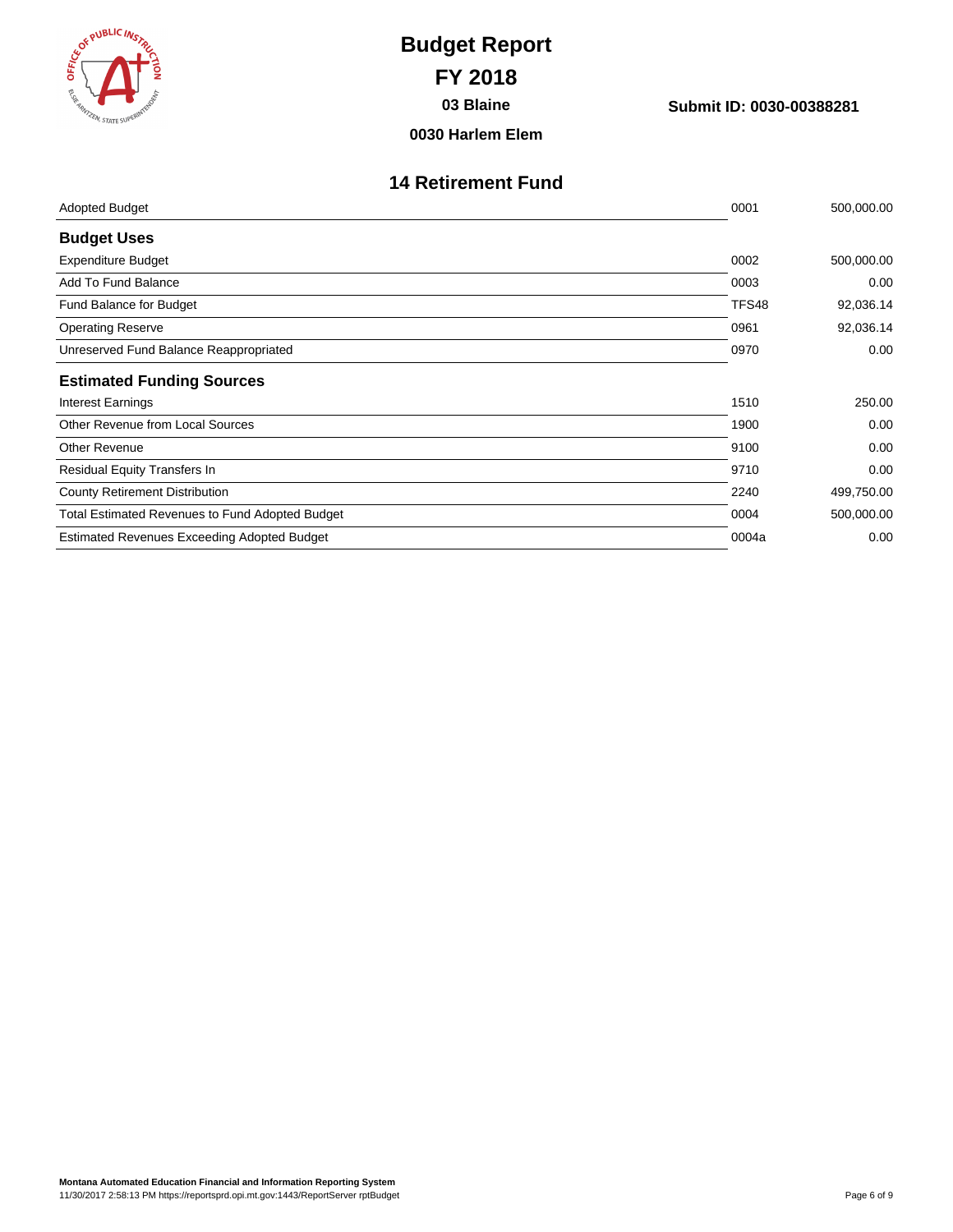

**03 Blaine Submit ID: 0030-00388281**

#### **0030 Harlem Elem**

|  | <b>19 Non-Operating Fund</b> |  |
|--|------------------------------|--|
|  |                              |  |

| <b>Adopted Budget</b>                              | 0001  | 0.00 |
|----------------------------------------------------|-------|------|
| <b>Budget Uses</b>                                 |       |      |
| <b>Expenditure Budget</b>                          | 0002  | 0.00 |
| Add To Fund Balance                                | 0003  | 0.00 |
| <b>Transportation Schedule Data</b>                |       |      |
| On-Schedule                                        | 0005  | 0.00 |
| Contingency                                        | 0006  | 0.00 |
| Over-Schedule                                      | 0011  | 0.00 |
| Fund Balance for Budget                            | TFS48 | 0.00 |
| <b>Operating Reserve</b>                           | 0961  | 0.00 |
| Unreserved Fund Balance Reappropriated             | 0970  | 0.00 |
| <b>Estimated Funding Sources</b>                   |       |      |
| Coal Gross Proceeds                                | 1123  | 0.00 |
| <b>Interest Earnings</b>                           | 1510  | 0.00 |
| Other Revenue from Local Sources                   | 1900  | 0.00 |
| State Payment in Lieu of Taxes - FWP               | 3302  | 0.00 |
| State Combined Fund School Block Grant             | 3445  | 0.00 |
| Montana Oil and Gas Tax                            | 3460  | 0.00 |
| <b>Other Revenue</b>                               | 9100  | 0.00 |
| Residual Equity Transfers In                       | 9710  | 0.00 |
| <b>Reimbursements</b>                              |       |      |
| County On-Schedule Trans Reimb                     | 2220  | 0.00 |
| State On-Schedule Trans Reimb                      | 3210  | 0.00 |
| <b>District Tax Levy</b>                           | 1110  | 0.00 |
| <b>District Mills</b>                              | 999   | 0.00 |
| Total Estimated Revenues to Fund Adopted Budget    | 0004  | 0.00 |
| <b>Estimated Revenues Exceeding Adopted Budget</b> | 0004a | 0.00 |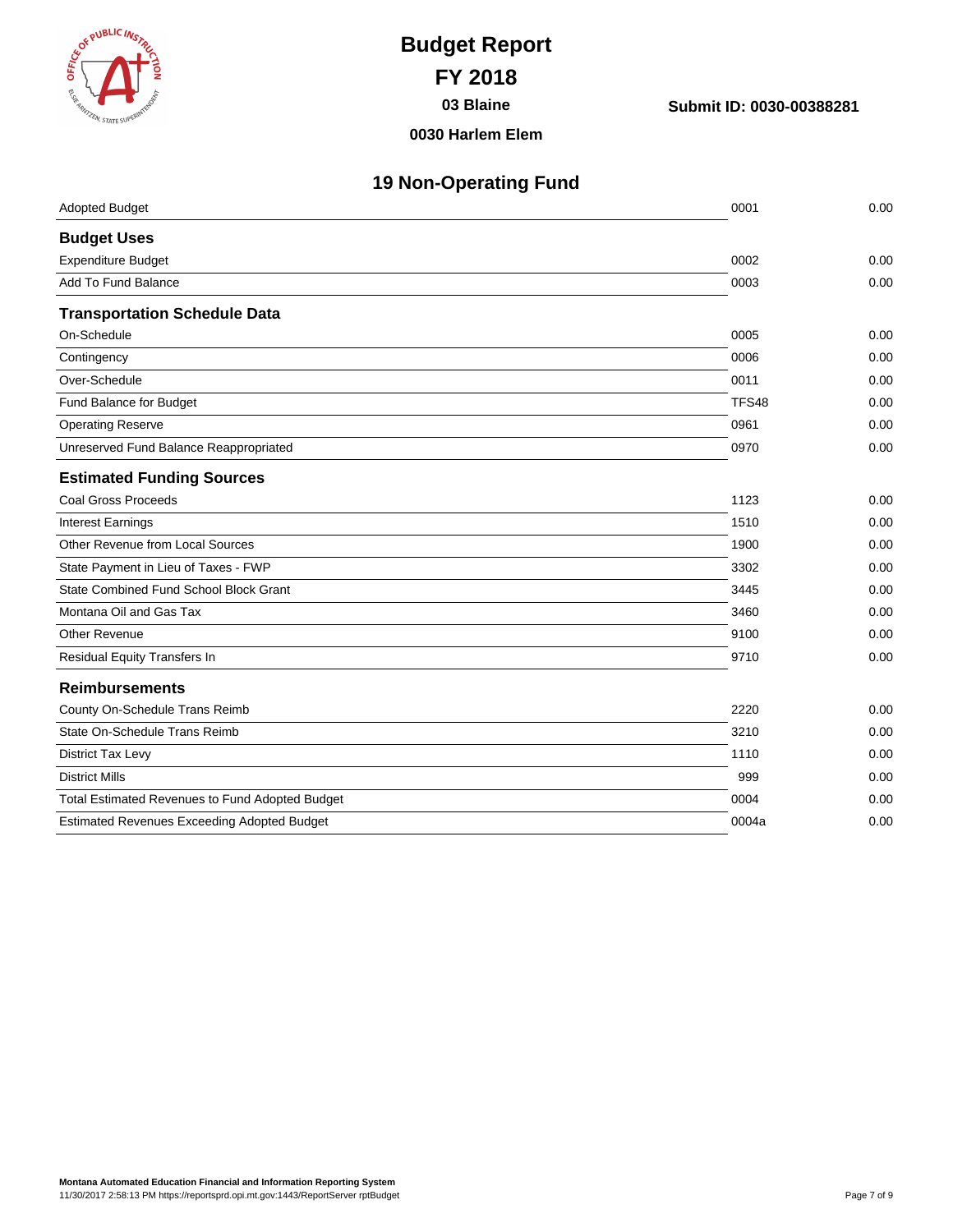

**03 Blaine Submit ID: 0030-00388281**

**0030 Harlem Elem**

## **28 Technology Fund**

| <b>Adopted Budget</b>                                  | 0001  | 11,666.56 |
|--------------------------------------------------------|-------|-----------|
| <b>Budget Uses</b>                                     |       |           |
| <b>Expenditure Budget</b>                              | 0002  | 11,666.56 |
| Add To Fund Balance                                    | 0003  | 0.00      |
| TIF Fund Balance for Budget                            | TFS47 | 0.00      |
| Fund Balance for Budget                                | TFS48 | 3,775.75  |
| <b>Operating Reserve</b>                               | 0961  | 0.00      |
| Unreserved Fund Balance Reappropriated                 | 0970  | 3,775.75  |
| TIF Fund Balance Reappropriated                        | 0973  | 0.00      |
| <b>Estimated Funding Sources</b>                       |       |           |
| <b>Coal Gross Proceeds</b>                             | 1123  | 0.00      |
| <b>Interest Earnings</b>                               | 1510  | 10.00     |
| Other Revenue from Local Sources                       | 1900  | 0.00      |
| State Technology Aid                                   | 3281  | 0.00      |
| State Payment in Lieu of Taxes - FWP                   | 3302  | 0.00      |
| State Combined Fund School Block Grant                 | 3445  | 7,880.81  |
| Montana Oil and Gas Tax                                | 3460  | 0.00      |
| Other Revenue                                          | 9100  | 0.00      |
| Residual Equity Transfers In                           | 9710  | 0.00      |
| District Tax Levy                                      | 1110  | 0.00      |
| <b>District Mills</b>                                  | 999   | 0.00      |
| <b>Total Estimated Revenues to Fund Adopted Budget</b> | 0004  | 11,666.56 |
| <b>Estimated Revenues Exceeding Adopted Budget</b>     | 0004a | 0.00      |
|                                                        |       |           |